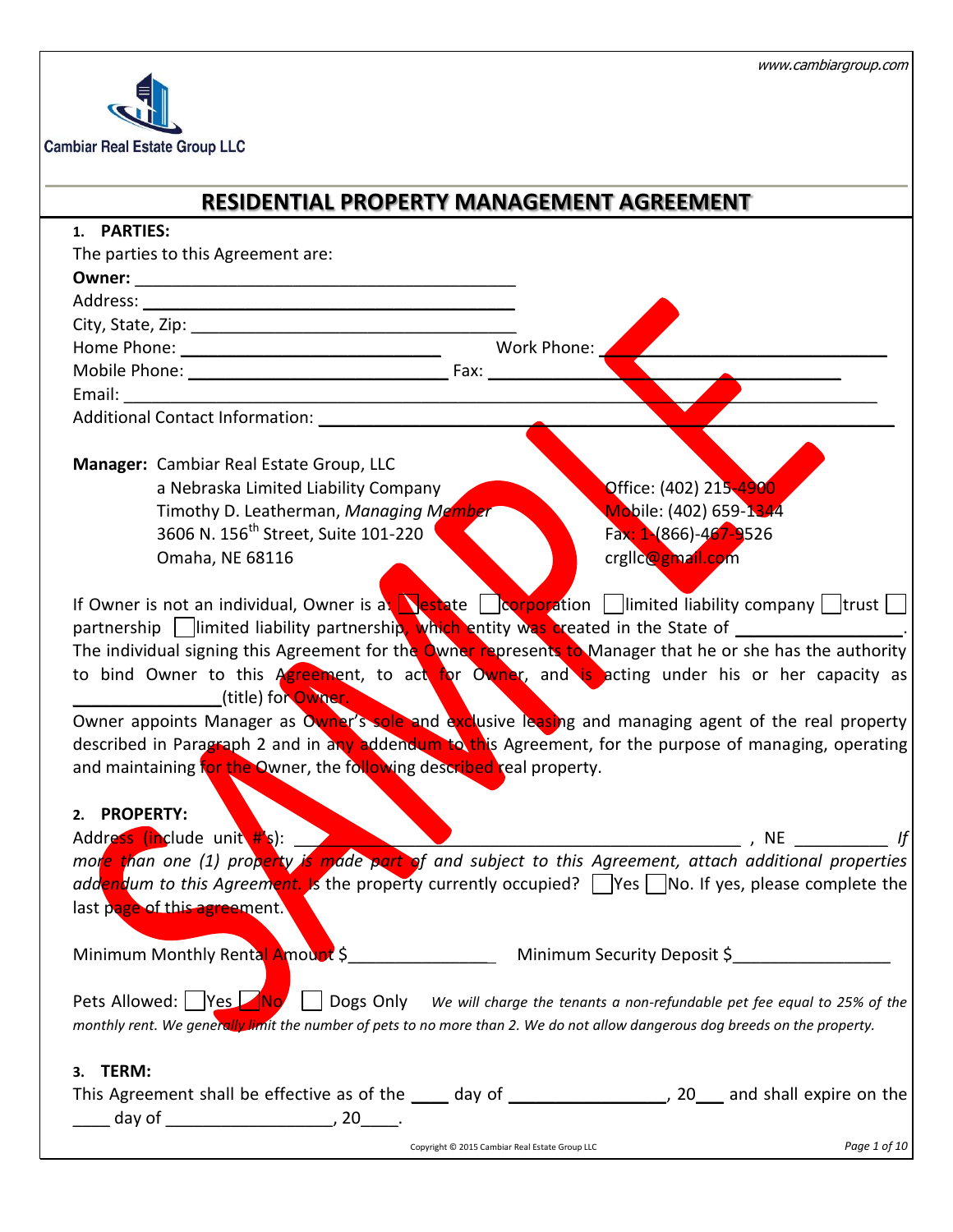

- A. Automatic Extension: This Agreement may be terminated by either party, upon thirty (30) days prior written notice to the other. This Agreement will automatically extend on a monthly basis until either party terminates this Agreement by providing the above mentioned written notice to the other.
- B. Effective Services: If Manager determines that Manager cannot continue to effectively provide leasing and management services to Owner for any reason at any time during this Agreement, Manager may terminate this Agreement by providing at least thirty (30) days written notice to Owner.

# **4. AUTHORITY OF MANAGER:**

- A. Leasing and Management Authority: Owner grants to Manager the following authority which Manager may exercise when and to the extent Manager determines to be in Owner's interest. Manager promises to use diligence under the circumstances, acting in the interest of the Owner.
	- 1. Collection of revenue. Manager shall use its best efforts to collect rental and other income respecting the property, including the authority to compromise claims for such rental and other income and may institute legal proceedings to collect the same, to oust or dispossess occupants or others occupying such real estate, and otherwise to enforce the rights of the Owner with respect thereto. It is understood that Manager does not guarantee the collection or the 2collectability of rent or other income.
	- 2. Advertise the Property for lease at Owner's expense by means and methods that Manager determines are reasonably competitive, including but not limited to creating and placing advertisements in any media and the Internet;
	- 3. Place "For Lease" or "For Rent" signs or other signs on the Property in accordance with applicable laws, regulations, ordinances, restrictions, and owner's association rules;
	- 4. Verify information and references in rental applications from prospective tenants.
	- Negotiate and execute leases on Owner's behalf for the Property at market rates and on competitively reasonable terms for initial terms of not less than 6 months and not more than 12 months
	- 6. Pay from gross revenue collected on the Property:
		- a. Those advancements, compensation and commissions to which Manager is entitled hereunder;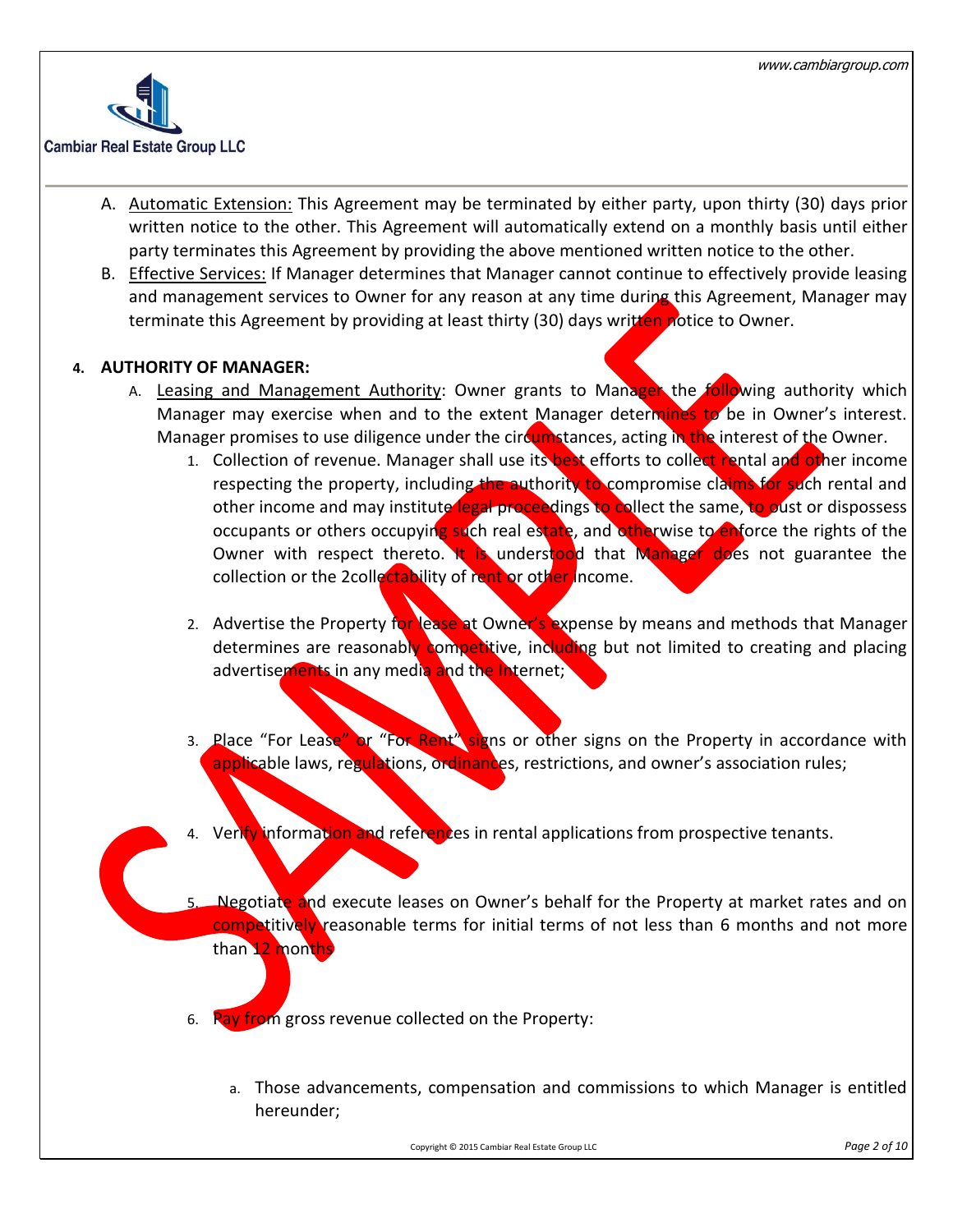

- b. Into the property management trust fund of Manager, here referred to as the trust account. The trust account shall be maintained at all times for the Owner. Manager shall not commingle any of the above-described revenues with funds or other property of the Manager. From the revenues deposited in the trust account, Manager shall pay all items with respect to the Property for which payment is provided in this Agreement, including the compensation of Manager and deposits to the reserve accounts as provided for below. After such payments Manager shall remit any balance of any monthly revenues to Owner periodically with the delivery of management reports, or as otherwise determined by Manager;
- c. All management, operating and maintenance expenses and such other expenses as may be authorized by Owner;
- 7. Collect administrative charges including but not limited to, application fees, returned check fees, and late charges *from tenants in the Property or from prospective tenants. Manager* will retain such fees as compensation under this Agreement.
- 8. Institute and prosecute, at Owner's expense, actions to: (a) evict tenants in the Property; (b) recover possession of the **Pro**perty; or  $(c)$  recover lost rent and other damages;
- 9. Negotiate and make reasonable concessions to tenants or former tenants in the Property;
- 10. Collect from tenants and maintain in the trust account, security deposits received on Owner's behalf;
- 11. Hire contractors to repair, maintain, redecorate, or alter the Property provided the Manager does not expend more than **Seven Hundred Fifty Dollars (\$750.00)** for any single repair, maintenance item, redecoration, or alternation without Owner's consent, except in the case of emergency, or if Manager in good faith determines that such expenditures are necessary to protect the Property from damage, to prevent injury to persons or loss of life, or to maintain services to tenants. Maintenance repairs are not to be provided by Manager under this Agreement. Owner acknowledges that those persons, firms, or corporations supplying such services may be employees of the Manager, or may be affiliated with entities in which Manager has a financial interest. The charge for all work completed by Manager affiliated entities will be the cost of materials and \$30.00 per hour for labor.

Copyright © 2015 Cambiar Real Estate Group LLC *Page 3 of 10*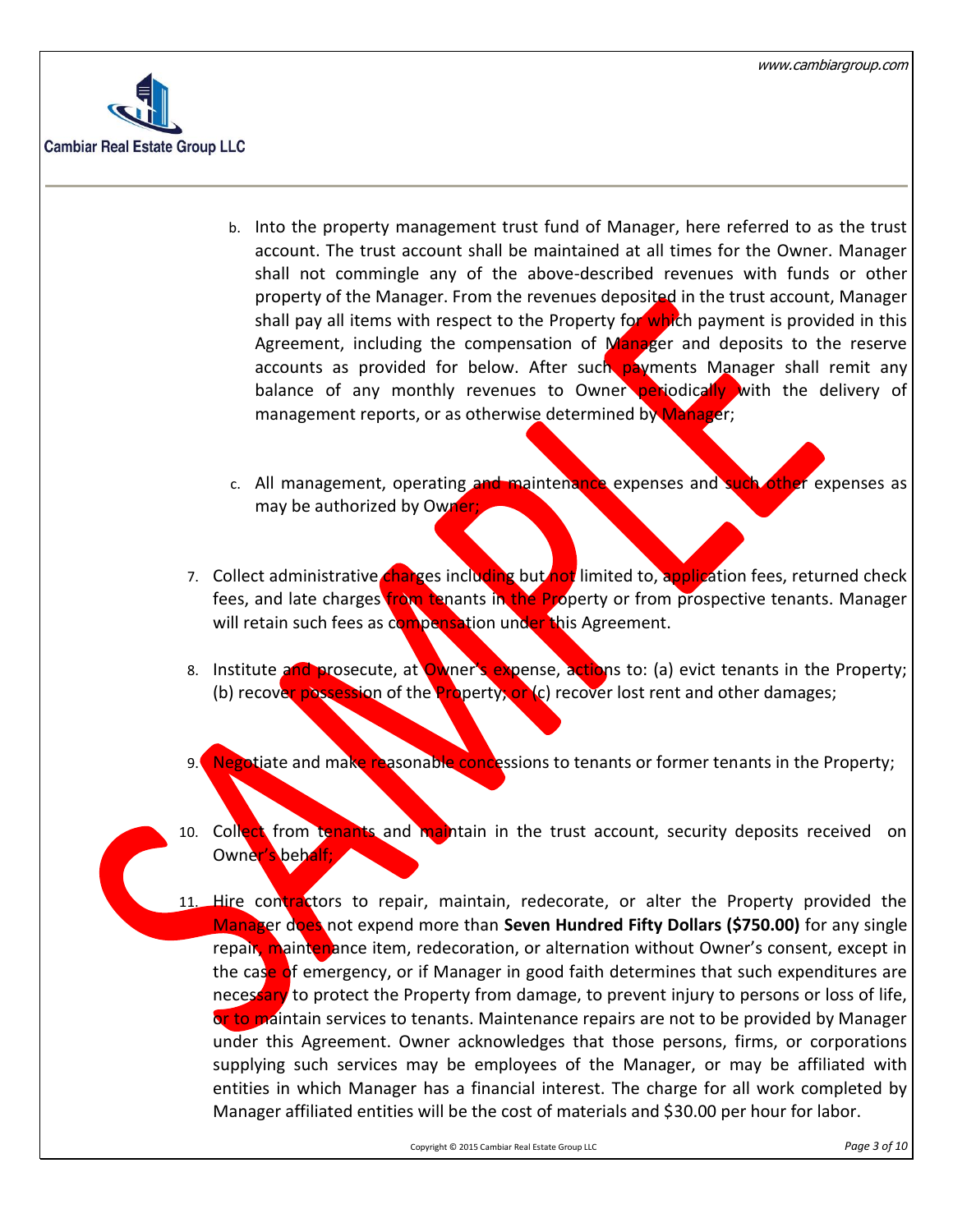

- B. Record Keeping: Manager will:
	- 1. Maintain accurate records related to the Property and retain such records for not less than 5 years;
	- 2. Remit, each month, the following items to Owner at the address specified in Paragraph 1: (a) funds collected by Manager for Owner under this Agreement, less deductions for operating expenses and management fees; and (b) a statement of receipts, disbursements, and charges and such records shall be open for inspection by Owner at all reasonable times at the office of the Manager. Owner may instruct Manager in writing to remit the items to another person or address.
	- 3. Remit to Owner, no later than January  $31<sup>st</sup>$ , a report of gross rents received from the operation of the Property during the preceding calendar year on a Form 1099, utilizing the tax ID number provided on the W-9 form
- c. Payment to Owner: after Manager deducts all authorized expenses and reserves relating to the operation and management of the Property from funds collected for the account of the Owner, Manager shall deposit the net amount of such funds in excess of the reserve amount to the account of the Owner in a bank designated by the Owner. **Funds are deposited by ACH each month on or about the 10th of each month. Owner will be required to fill out the ACH authorization form and pay an ACH fee of \$3.25 per month.**

#### **5. RESERVES**:

Upon execution of this Agreement, Owner will deposit the following amount with Manager to be held in a trust account as a reserve for Owner: **Two Hundred Dollars (\$200.00)** per Property managed by Manager under this Agreement. A non-refundable setup fee of **Seventy Five Dollars (\$75.00)** will be deducted from the Owners reserve account at the commencement of this Agreement.

Manager may, at Manager's discretion, use the reserve to pay any expense related to the leasing and management of the Property or Properties (including but not limited to Manager's fees). If the balance of the reserve becomes less than the amount stated, at any time, Manager may: (a) deduct an amount that will bring the balance to the amount stated from any subsequent rent received on behalf of Owner and deposit the amount into the reserve; or (b) notify the Owner that Owner must promptly deposit additional funds with Manager to bring the balance to the amount stated. Manager shall not be required to expend its own funds to pay any operating expenses or any other amounts on behalf of Owner.

**Will we be escrowing for and paying real estate taxes?** | Yes | No

## **6. ADVANCES:**

Owner will, in advance, provide Manager all funds necessary for the leasing and management of the Property. Manager is not obligated to advance any money to Owner or to any other person.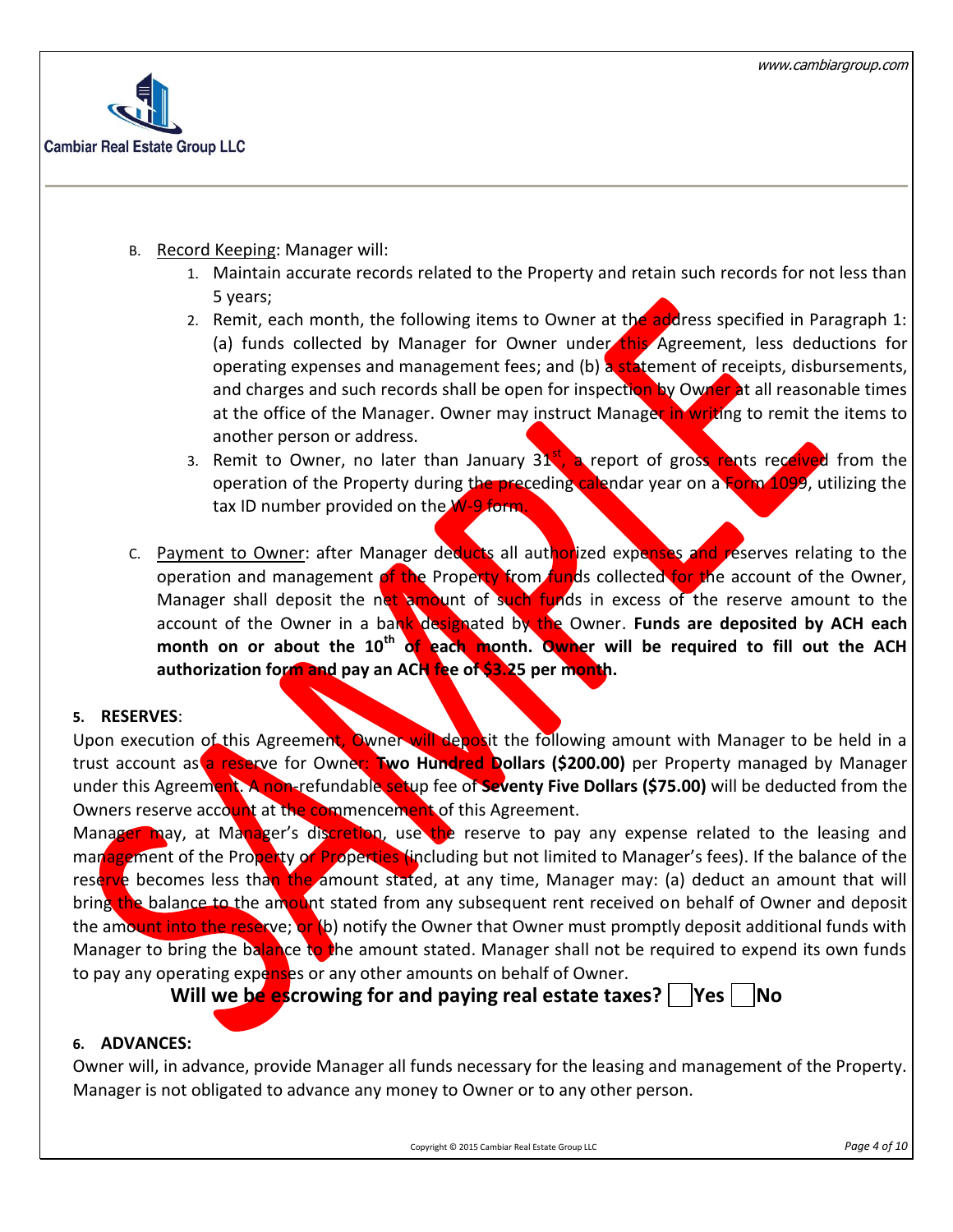

# **7. OWNER'S REPRESENTATIONS**:

- A. Owner represents that:
	- 1. Owner has fee simple title to and peaceable possession of the Property and all its improvements and fixtures, unless rented, and the legal capacity to lease the Property;
	- 2. Owner is not bound by: (a) another Agreement with another Broker for the sale, exchange, lease, or management of the Property that is or will be in effect during this Agreement; or (b) an Agreement or covenant that prohibits Owner from leasing the Property;
	- 3. No person or entity has any rights to purchase, lease, of acquire the Property by an option, right of refusal, or other Agreement;
	- 4. Owner is not delinquent in the payment of any property taxes, property insurance, mortgage, or any encumbrance on or affecting the Property;
	- 5. All information related to the Property that Owner provides to Manager is true and correct to the best of the Owner's knowledge.

#### **Lead-based Paint:**

Was this Property built before 1978? Yes No. If the Property was built before 1978, Owner will complete and attach to this Agreement an addendum regarding lead-based paint and lead-based paint hazards that will be made part of any lease of the Property. If the Property was built before 1978, federal law requires the Owner (before tenant is obligated under a lease) to: (1) provide the tenant with the federally approved pamphlet on lead poisoning prevention; (2) disclose the presence of any known leadbased paint or hazards in the Property; and (3) deliver all records and reports to the tenant related to such paint or hazards.

Property owners who renovate, repair, or prepare surfaces for painting in pre-1978 rental housing or space rented by child-care facilities must, before beginning work, provide tenants with a copy of EPA's lead hazard information pamphlet *Renovate Right: Important Lead Hazard Information for Families, Child Care Providers, and Schools*. Owners of these rental properties must document compliance with this requirement - EPA's sample [pre-renovation disclosure form](http://www.epa.gov/lead/pubs/pre-renovationform.pdf) may be used for this purpose. After April 22, 2010, property owners who perform these projects in pre-1978 rental housing or space rented by childcare facilities must be certified and follow the lead-safe work practices required by EPA's Renovation, Repair and Remodeling rule.

Activities that are exempted from this rule are minor repair and maintenance activities, including minor heating, ventilation or air conditioning work, electrical work, and plumbing, that disrupt 6 square feet or less of painted surface per room for interior activities or 20 square feet or less of painted surface for exterior activities where none of the work practices prohibited or restricted by §745.85(a)(3) are used and where the work does not involve window replacement or demolition of painted surface areas. When removing painted components, or portions of painted components, the entire surface area removed is the amount of painted surface disturbed. Jobs, other than emergency renovations, performed in the same room within the same 30 days must be considered the same job for the purpose of determining whether the job is a minor repair and maintenance activity.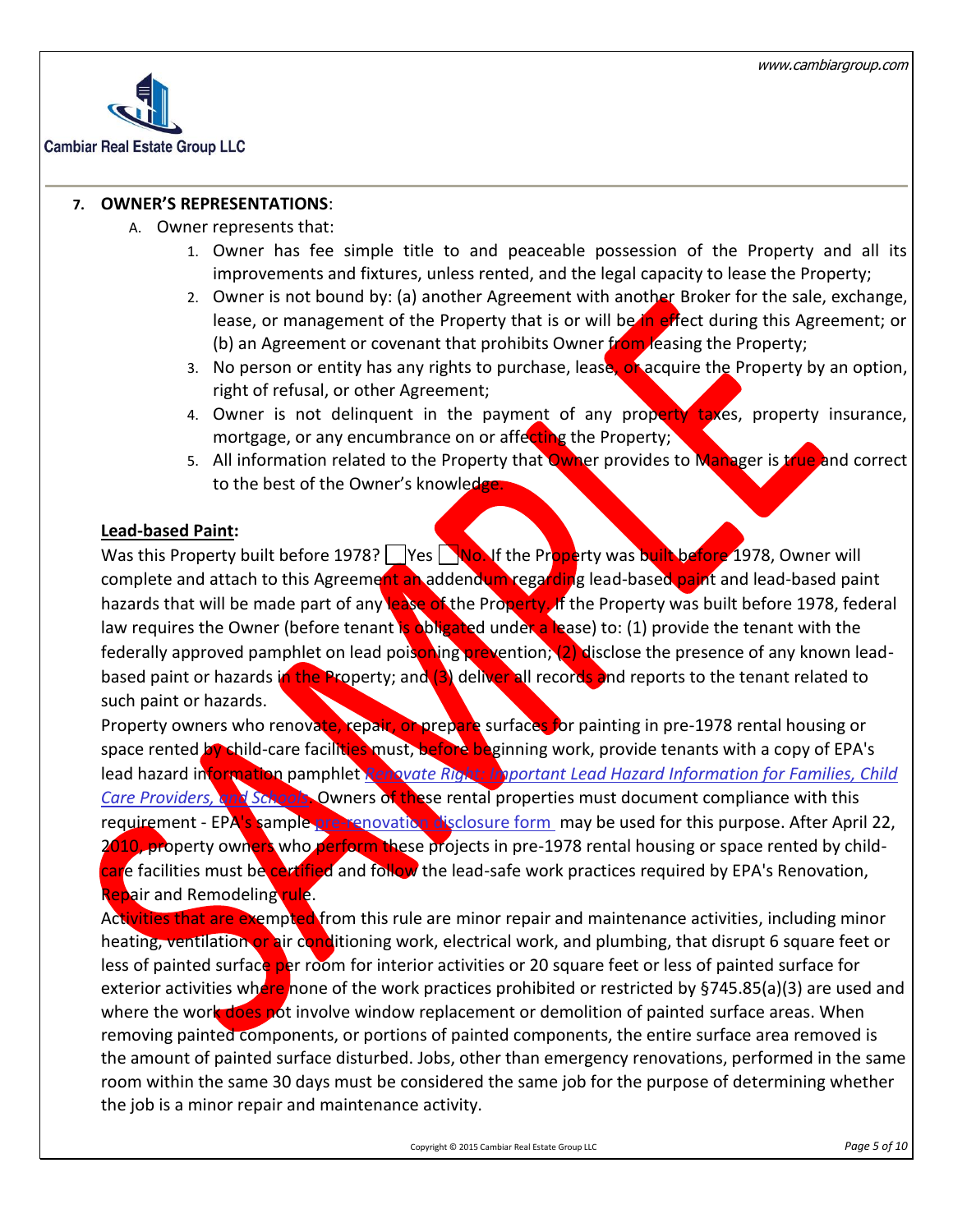

#### **8. OWNER'S COOPERATION:**

#### Owner agrees to:

- A. Cooperate with Manager to facilitate the showing, marketing, and leasing of the Property;
- B. Not rent or lease the Property to anyone without the Manager's prior written approval;
- c. Not negotiate with any prospective tenant who might contact Owner directly, but refer all prospective tenants to Manager;
- D. Not deal with or negotiate with any tenant in the Property concerning any matter related to the management or leasing of the Property but refer such dealings to Manager;
- E. Not enter into a listing Agreement or property management Agreement with another Broker for the sale, rental, leasing or management of the Property to become effective during this Agreement;
- F. Maintain the Property so that it is not in violation of any law, building code, HOA covenant or ordinance;
- G. Promptly furnish Manager all documents and records reasonably necessary to properly manage the Property, including but not limited to all leases (including amendments and pertinent correspondence relating thereto), status of rental payments, loan payment information, and copies of existing service contracts.
- H. Furnish Manager copies of all insurance policies, as requested by Manager, that are from time to time carried by Owner during the term of this Agreement, including the endorsement called for herein.

## **9. LIABILITY OF MANAGER**:

Manager shall give Owner the benefit of its best judgment and efforts in rendering the services pursuant hereto. Manager shall not be liable, either individually, or jointly or collectively with any other party, for good faith errors in judgment, or damages caused by:

- A. Other brokers, their associates, inspectors, appraisers, and contractors who are authorized to access the **Pro**perty;
- B. Acts of third parties;
- C. Freezing or leaking water pipes;
- **D.** A dangerous condition or environmental condition on the Property that is unforeseeable and not reasonably known;
- E. The Property's non-compliance with any law, building code, HOA covenant or ordinance.

Manager shall only be liable for Manager's bad faith, gross negligence, or intentional misconduct. Manager is not responsible or liable in any matter for:

- A. Late fees or other charges Owner incurs to any creditor caused by late or insufficient payments by any tenant in the Property;
- B. Damages to Owner caused by a tenant's breach of a lease. It is expressly understood and agreed that this provision shall survive termination of this Agreement. Owner shall indemnify, defend and hold harmless Manager against all costs, expenses, attorney's fees, suits, liabilities and damages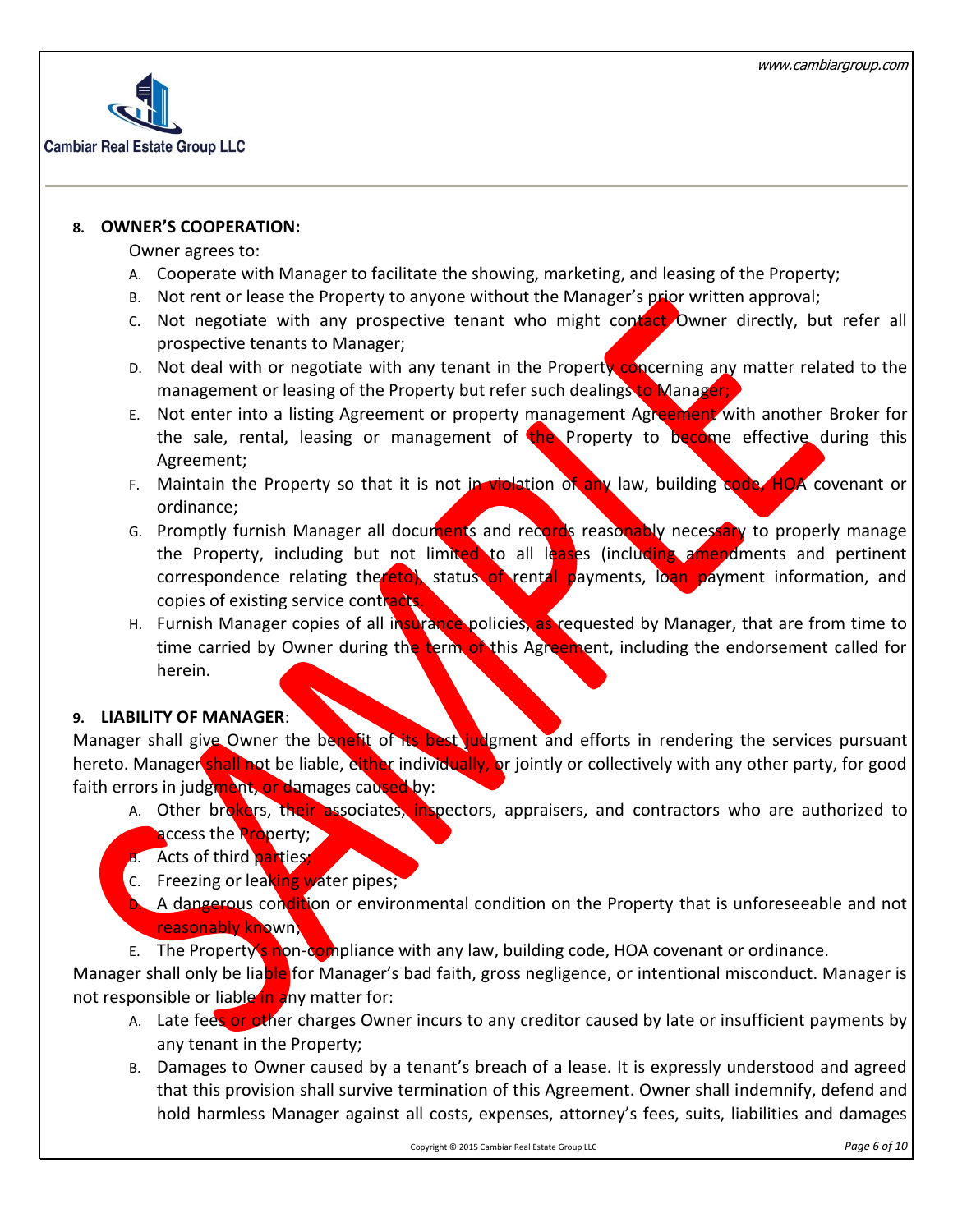

from, or connected with, Manager's performance or exercise of any of its duties and responsibilities hereunder, including, without limitation, expenses, costs and other liabilities advanced by Manager on behalf of Owner.

Owner agrees to carry, at its own expense, bodily injury, property damage and personal injury public liability insurance in limits no less than Three-Hundred Thousand (\$300,000). During continuance of this Agreement, all bodily injury, property damage and personal injury property insurance, and any other coverage carried by Owner with respect to the Property, shall be extended, at expense of the Owner, to insure and indemnify Manager, as well as Owner, by appropriate endorsement of such policies so as to indicate that Manager is an additional insured thereunder.

#### **10. MANAGER'S FEES:**

This Paragraph 10 survives termination or expiration of this **Agreement with regard to fees earned during this** Agreement which are not payable until after its termination. Manager may deduct any fees under this Paragraph 10 from any funds Manager holds in trust for Owner. **If more than one property or unit is made**  part of or subject to this Agreement, each of the provisions below will apply to each property or unit **separately.**

**Management Fees:** Each month Owner will pay Manager the greater of *Fifty Dollars (\$50.00) (minimum management fee per unit)* or \_\_\_\_\_\_\_ **% of** gross monthly rents collected that month. A vacancy in the Property or failure by a tenant to pay rent does not excuse payment of the minimum management fee.

Leasing Fees: Each time the Property is leased to a new tenant, Owner will pay Manager the greater of Five Hundred Dollars (\$500.00) (minimum leasing fee) or **50%** of one full month's rent to be paid under the lease. Each time a tenant in the Property renews or extends a lease, Owner will pay Manager a renewal or extension fee equal to 15% of one full month's rent to be paid under the renewal or extension. A new lease for the same Property with the same tenant then occupying the Property is an extension or renewal. This does not apply to month-to-month renewals or month-to-month extensions.

**Service Fees:** In the event Owner authorizes capital improvements, alterations and repairs that do not fall within the scope of the Manager's responsibilities as otherwise outlined in this Agreement, and requests that Manager, in those situations where a general contractor is not utilized, arrange for, supervise and administer contracts for such work; then Owner shall pay additional compensation equal to \$50.00 per hour for Manager's time expended in such matters.

**Fees Related to Insurance and Legal Matters:** If Owner requests or instructs Manager to coordinate or communicate with any insurance carrier regarding any casualty to or on the Property or if Owner requests or instructs Manager to appear in any legal proceeding or deposition related to the Property (including, but not limited to, evictions, tenant disputes, security deposit disputes, and suits for damages), Owner will pay Manager \$50.00 per hour for Manager's time expended in such matters and in preparation of such matters. Fees are earned at the time the services are rendered and payable upon Owner's receipt of Manager's invoice.

**Fees in the event of a Sale:** If at any time during this agreement or within 180 days after it ends, Owner sells the Property to a tenant who occupied the Property during the term of this Agreement, Owner will pay Manager a fee equal to **1%** of the sales price. Fees are earned at the time Owner agrees to sell the Property and are payable at the time the sale closes.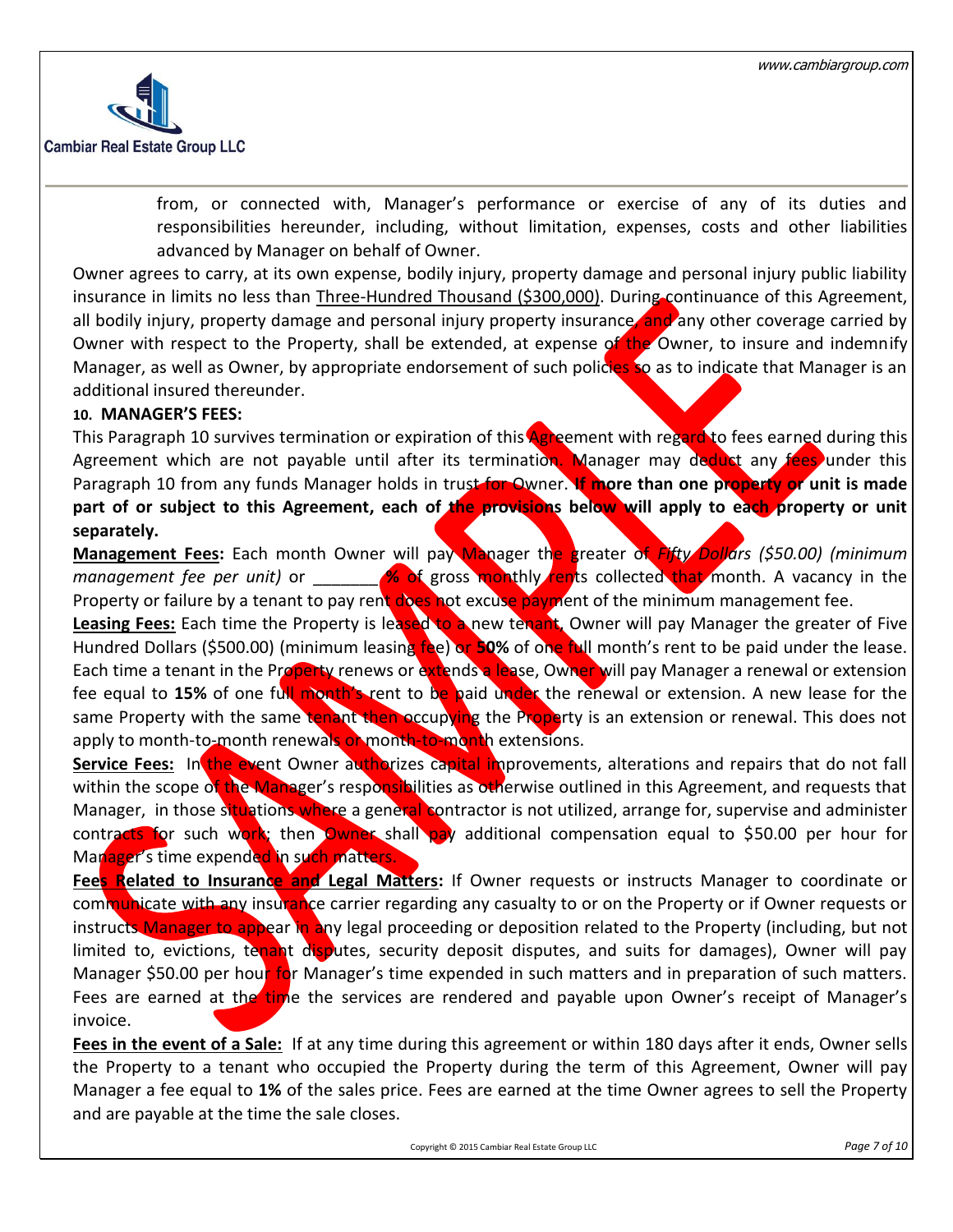

**11. COOPERATION WITH OTHER BROKERS:** When the Property is marketed for lease, Manager may allow other brokers to show the Property to prospective tenants. If the other broker procures a tenant who leases the Property, Owner acknowledges that Manager will offer the other broker a referral fee.

\_\_\_\_\_\_\_\_\_\_\_\_\_\_\_\_\_\_\_\_\_\_\_\_\_\_\_\_\_\_\_\_\_\_\_\_\_\_\_\_\_\_\_\_\_\_\_\_\_\_\_\_\_\_\_\_\_\_\_\_\_\_\_\_\_\_\_\_\_\_\_\_\_\_\_\_\_\_\_\_\_\_\_\_\_\_  $\mathcal{L}$  , and the contract of the contract of the contract of the contract of the contract of the contract of the contract of the contract of the contract of the contract of the contract of the contract of the contract o  $\mathcal{L}$  , and the contract of the contract of the contract of the contract of the contract of the contract of the contract of the contract of the contract of the contract of the contract of the contract of the contract o

*12.* **SPECIAL INSTRUCTIONS:**

*THIS AGREEMENT MUST BE SIGNED BY ALL PARTIES HAVING A LEGAL INTEREST IN THE PROPERTY, INCLUDING SPOUSES EVEN THOUGH THEY ARE NOT LISTED ON THE DEED. A PERSONAL REPRESENTATIVE OF AN ESTATE MUST PROVIDE A COPY OF THE LETTER OF APPOINTMENT.*

IN WITNESS WHEREOF, Owner and Manager have signed this Property Management Agreement as of the

 $day of$   $20$ 

#### **Cambiar Real Estate Group LLC** \_\_\_\_\_\_\_\_\_\_\_\_\_\_\_\_\_\_\_\_\_\_\_\_\_\_\_\_\_\_\_\_\_\_

By:\_\_\_\_\_\_\_\_\_\_\_\_\_\_\_\_\_\_\_\_\_\_\_\_\_\_\_\_\_\_\_\_ By:\_\_\_\_\_\_\_\_\_\_\_\_\_\_\_\_\_\_\_\_\_\_\_\_\_\_\_\_\_\_\_\_\_

Timothy D. Leatherman, *Managing Member Broker # 20060639* \_\_\_\_\_\_\_\_\_\_\_\_\_\_\_\_\_\_\_\_\_\_\_\_\_\_\_\_\_\_\_\_\_\_

By:\_\_\_\_\_\_\_\_\_\_\_\_\_\_\_\_\_\_\_\_\_\_\_\_\_\_\_\_\_\_\_\_\_

ľ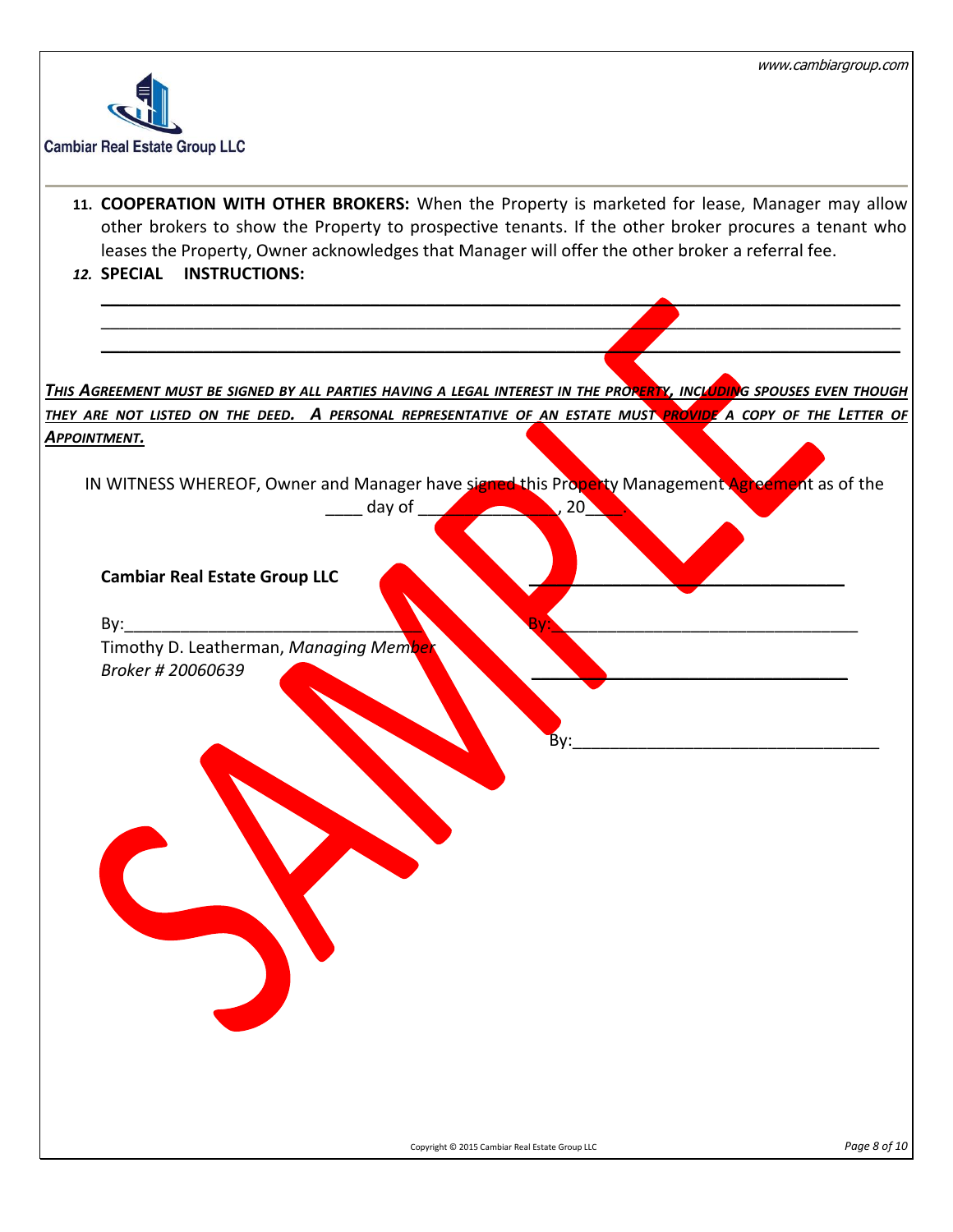

# **Owner ACH Authorization Form**

I (we) hereby authorize Cambiar Real Estate Group L.L.C. (THE COMPANY) to initiate entries to my (our) checking/savings accounts at the financial institution listed below (THE FINANCIAL INSTITUTION), and, if necessary, initiate adjustments for any transactions credited/debited in error. This authority will remain in effect until THE COMPANY is notified by me (us) in writing to cancel it in such time as to afford THE COMPANY and THE FINANCIAL INSTITUTION a reasonable opportunity to act on it.

| (Name of Financial Institution)                                   |                       |                                                |              |
|-------------------------------------------------------------------|-----------------------|------------------------------------------------|--------------|
| (Owner Name - PLEASE PRINT)                                       |                       |                                                |              |
| (Address - PLEASE PRINT)                                          |                       |                                                |              |
| Checking<br>Account Type:                                         | <b>Savings</b>        |                                                |              |
| Financial Institution Routing Number:                             |                       |                                                |              |
| Checking/Savings Account Number;                                  |                       |                                                |              |
| These numbers are located on the bottom of your check as follows: |                       |                                                |              |
| <b>U.S. Check Sample</b>                                          |                       |                                                |              |
| <b>MENO</b>                                                       |                       |                                                |              |
| 42115544854<br>0012                                               | 1456874801 m          |                                                |              |
| <b>Routing Number</b><br>Check#                                   | <b>Account Number</b> |                                                |              |
| 4 211554485 H<br>0012                                             | 1456874801 P          |                                                |              |
|                                                                   |                       |                                                |              |
| (Signature)                                                       | (Date)                |                                                |              |
|                                                                   |                       | Copyright © 2015 Cambiar Real Estate Group LLC | Page 9 of 10 |